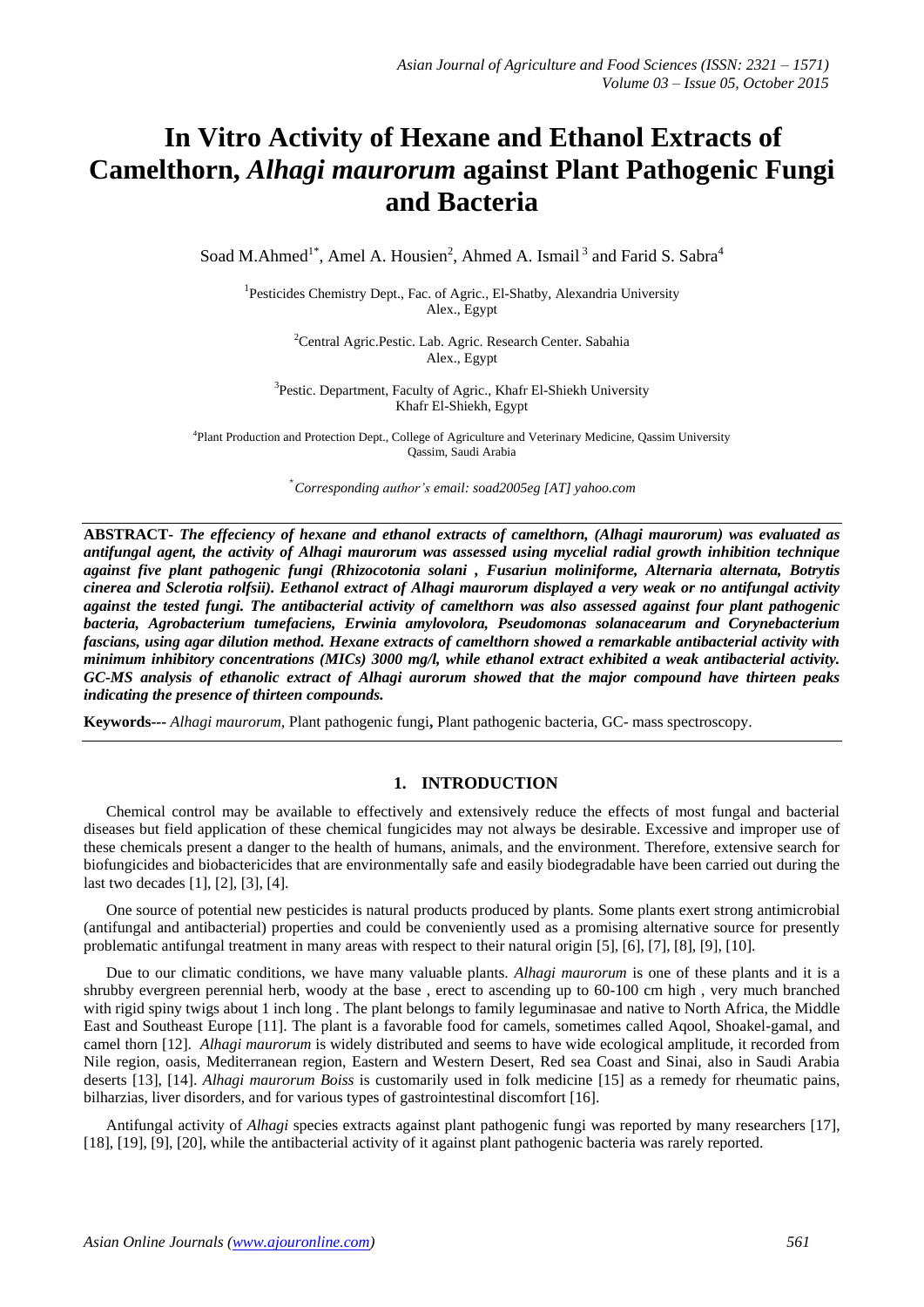Chemical investigation of *Alhagi* species revealed the presence of several constituents such as phenolic compounds [21]; [22], carbohydrate content [17], fatty acids and sterols [23]; [24], flavonoids [25]; [26]; [27], coumarins and alkaloids [28], proanthocyanidins [29], vitamins and lupeol [30]. Also, [22], [31] and [32] reported that Plant *Alhagi kirghisorum* have alkaloids, flavonoids, glycosides, steroids, terpenoids, resins and tannins.

Present investigation was undertaken to evaluate ethanol and hexane extracts of *Alhagi maurorum* with different concentrations for their antifungal activity against five plant pathogenic fungi (*Rhizocotonia solani,, Fusariun moliniforme, Alternaria alternata*, *Botrytis cinerea* and *Sclerotia rolfsii*). Also, for their antibacterial activity against four plant pathogenic bacteria *(Agrobacterium tumefaciens*, *Erwinia amylovolora, Pseudomonas solanacearum* and *Corynebacterium fascians),* besides identify the content of *Alhagi* extract by using GC-MS.

# **2. MATERIALS AND METHODS**

#### *2.1 Collection and identification of plant material*

Samples of camelthorn (*Alhagi maurorum*) were collected and the fresh aerial parts were cleaned with water, air dried and coarsely powdered using a mortar and pestle, then further reduced to powder using electric blender.

#### *2.2 Preparation of camelthorn (Alhagi maurorum) extracts*

According to [10], the powdered plant material was extracted successively with ethanol and hexane, to obtain fractions with different polarities, using Soxhlet apparatus. After extraction the solvents were evaporated from crude extract by rotary evaporator. The dried extracts were weighed and then stored in air tight container and kept at 4°C until it was used for further analysis [33].

#### *2.3 Fungi*

The five fungi species used, *Rhizocotonia solani , Fusariun moliniforme, Alternaria alternata*, *Botrytis cinerea* and *Sclerotia rolfsii*, were obtained from the Fungicide Bioassay Laboratory, Department of Pesticide Chemistry, Faculty of Agriculture, Alexandria University. The fungi were maintained during the course the experiments on Potato Dextrose Agar (PDA) medium at 25 ºC.

#### *2.4 Antifungal assay*

The antifungal activity of hexane and ethanol extracts of camelthorn, (*Alhagi maurorum)* was tested using the radial growth technique method [34]. Appropriate volumes of the stock solutions of the plant extracts in dimethyl sulfoxide (DMSO) were added to Potato Dextrose Agar (PDA) to obtain a range of concentrations (5.0, 10.0, 15.0, 20.0, 30.0, 40.0, 50.0, 80.0 and 100.0g/L) immediately before pouring into the Petri dishes (9.0 cm in diameter) at 40-45ºC. Each concentration was tested in triplicate. Parallel controls were maintained with DMSO mixed with PDA. The discs of mycelial felt (0.5 cm diameter) of the plant pathogenic fungi, taken from 8-day-old cultures on PDA plates, were transferred aseptically to the centre of Petri dishes. The treatments were incubated at 25ºC in the dark. Colony growth diameter was measured after the fungal growth in the control treatments had completely covered the Petri dishes. Percentage of mycelial growth inhibition was calculated from the formula: Mycelial growth inhibition = [(DC-DT) /DC]  $\times$  100 [35], where DC and DT are average diameters of fungal colony of control and treatment, respectively. The concentration of extract that inhibiting the fungi mycelial growth by  $50\%$  (EC<sub>50</sub>), was determined by a linear regression method [36].

### *2.5 Bacteria*

Four bacteria species, *Agrobacterium tumefaciens*, *Erwinia amylovolora, Pseudomonas solanacearum* and *Corynebacterium fascians*, were used in this study. Microorganisms were provided by Microbiology Laboratory, Department of Plant Pathology, Alexandria University. The bacteria species were maintained on Nutrient Agar (NA: peptone 10 g, meat extract 5 g, sodium chloride 2.5 g and agar 10 g in 1000 ml distilled water at pH 6.5-6.6) medium.

### *2.6 Antibacterial assay*

Agar dilution method was used, as recommended by European Society of Clinical Microbiology and Infectious Diseases [37], for determination of minimum inhibitory concentration (MIC) of hexane and ethanol extracts of camelthorn, (*Alhagi maurorum).* Extracts were dissolved in dimethylsulfoxide (DMSO). Appropriate volumes of the stock solutions were added to nutrient agar (NA)to obtain a range of concentrations 1, 2, 4, 6, 10 and 15 mg/l for hexane and ethanol extract and additional range was done (2.20, 2.40, 2.60, 2.80, 3.00, 3.20, 3.40, 3.60 and 3.80 g/l for hexane extract and 10.50, 11.00, 11.50, 12.00, 12.50, 13.00, 13.50, 14.00 and 14.50 g/l for ethanol extract) before pouring to Petri dishes. After solidifications, 6µl of bacterial cultures grown in a nutrient broth for 12 hours (approximately  $10^8$ CFU/ml) was spotted (three spots per each plate) using 2µl standard loop on the surface of agar. The inocula spots were allowed to dry before inverting the plates for incubation at 35ºC for 24h. Each plant extract was tested in triplicate. The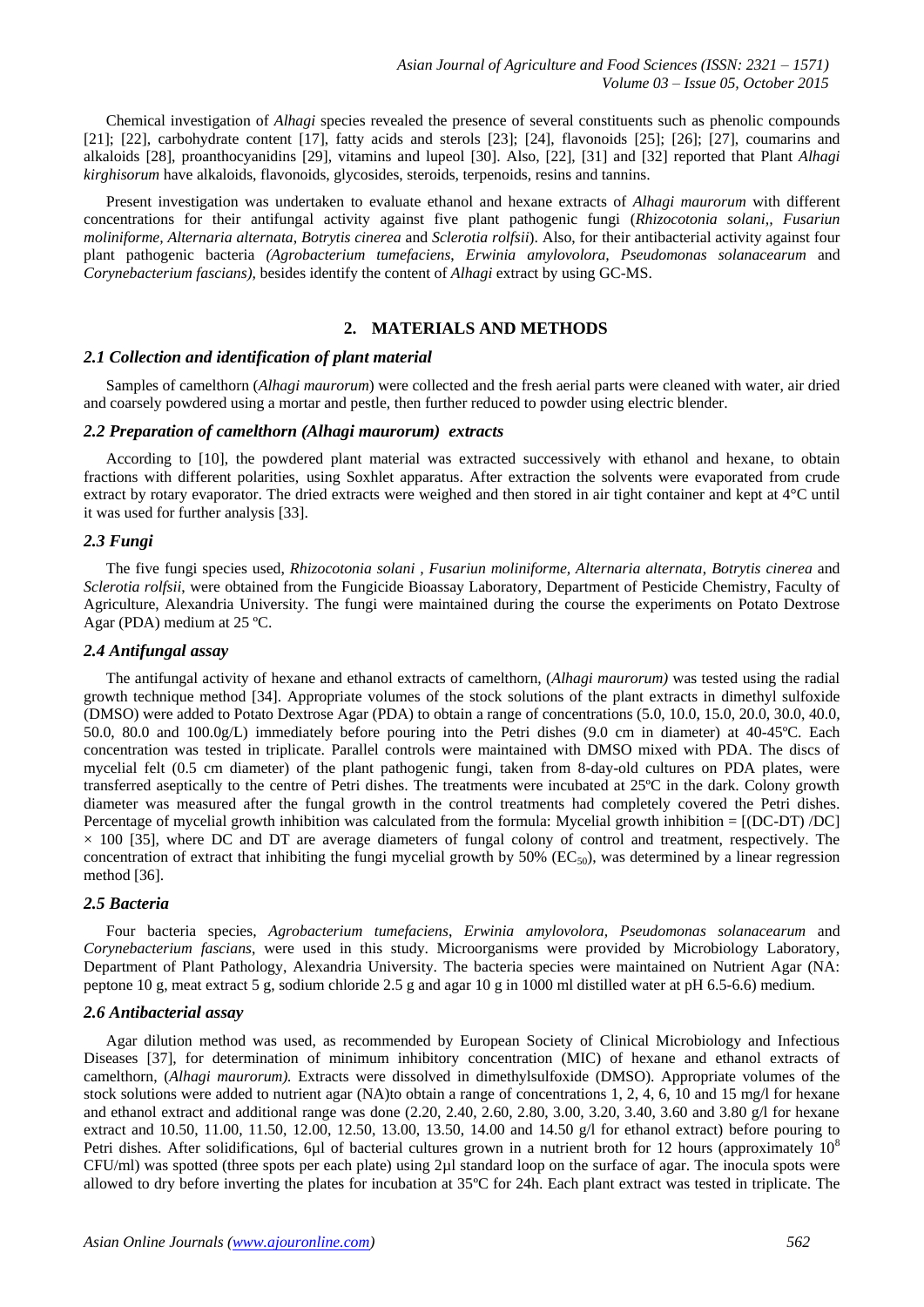control was nutrient agar with a maximum volume of di-methy sulfoixde added to the treatments. The MIC was determined as lowest concentration of the extracts or the isolated compounds showing no visible bacterial growth in the agar plates.

### *2.7 Chemical analyses*

Gas chromatography- mass spectrometry was used for Identification of crude extract. The GC–MS were performed in electronic impact ionization mode using a Aglient 6890 gas chromatograph equipped with an Aglient mass spectrometric detector, with a direct capillary interface and fused silica capillary column HP-5 ms (30 m x 0.32 mm x 0.25 µm film thickness). Samples were injected under the following conditions. Helium was used as carrier gas at approximately 1.0 ml/min., pulsed splitless mode. The solvent delay was 3 min. and the injection size was 1.0 µl. The mass spectrometric detector was operated in electron impact ionization mode with an ionizing energy of 70 e.v. scanning from m/z 50 to 500. The ion source temperature was  $230^{\circ}$ C. The electron multiplier voltage (EM voltage) was maintained 1250 v above auto tune. The instrument was manually tuned using perfluorotributyl amine (PFTBA). The GC temperature program was started at 60°C (2 min) then elevated to 280°C at rate 8°C /min. the detector and injector temperature were set at 300 and 280°C, respectively. Wiley and Wiley Nist mass spectral data base was used in the identification of the separated peaks.

# **3. RESULTS AND DISCUSSION**

### *3.1 Antifungal activity of ethanol and hexane extracts of camelthorn (Alhagi maurorum)*

The antifungal activities of ethanol and hexane extracts of camelthorn (*Alhagi maurorum*) in terms of  $EC_{50}$  (The concentration of extract that inhibiting the fungi mycelial growth by 50%) are summarized in Table 1. Hexane extract of *Alhagi maurorum* showed the highest antifungal activity against *Rhizocotonia solani, Fusarium moliniforme* and Alternaria alternate with  $EC_{50}$  values of 25.20, 14.60 and 8.90 g  $L^{-1}$ , respectively. Hexane extract exhibited the strongest antifungal effect against *Botrytis cinerea and Sclerotia rolfsii* with  $EC_{50}$  values of 54.00 and 18.10 g  $L^{-1}$ . The same results were found by [9], who reported that hexane extract of *Alhagi maurorum* (Fabaceae) showed significant activity against *solani*, *Fusarium oxysporum*, *Aspergillus flavus*, *Alternaria alternate*, *Rhizoctnia solani*, *Pythium ultimum* and *Bipolaris oryzae*,

*Alternaria alternate* was most sensitive than the other tested fungi to hexane extract of camelthorn, while *Fusarium moliniforme* was the most sensitive one to ethanol extract. On the other hand, *Botrytis cinerea* was the most tolerant one to the two solvents of extract. Our results in this point were supported by the results of [18], who found that the ethanolic extract of thorn (*Alhagi maurorum Medic*.) had different degrees of antifungal activity against *Alternaria alternata*, *Fusarium oxysporum, Phoma destructiva, Rhizoctonia solani*, and *Sclerotium rolfsii.* Concerning to the sensitivity of *Fusarium sp* to ethanol extract, the same conclusion was reported by [9] and [20].

|                             | $EC_{50}$      | 95% Confidence limits |       |       |
|-----------------------------|----------------|-----------------------|-------|-------|
| Fungus                      | $(g L^{-1})$   | Upper                 | Lower | Slope |
|                             | Hexane extract |                       |       |       |
| Rhizocotonia solani         | 25.20          | 27.70                 | 23.00 | 3.06  |
| <b>Fusarium moliniforme</b> | 14.60          | 16.60                 | 12.80 | 1.94  |
| Alternaria alternate        | 8.90           | 11.20                 | 6.60  | 1.22  |
| <i>Botrytis cinerea</i>     | 94.90          | 164.30                | 61.10 | 1.49  |
| Sclerotia rolfsii           | 24.80          | 27.10                 | 22.70 | 3.37  |
|                             |                | Ethanol extract       |       |       |
| Rhizocotonia solani         | 36.80          | 39.60                 | 34.20 | 5.32  |
| Fusarium moliniforme        | 17.50          | 19.50                 | 15.70 | 2.38  |
| Alternaria alternate        | 26.80          | 44.80                 | 18.60 | 0.69  |
| <i>Botrytis cinerea</i>     | 54.00          | 69.00                 | 43.40 | 2.17  |
| Sclerotia rolfsii           | 18.10          | 20.20                 | 16.20 | 3.32  |

**Table 1.** Fungicidal activity of hexane and ethanol extracts of camelthorn (*Alhagi mmaurorum*) against five plant pathogenic fungi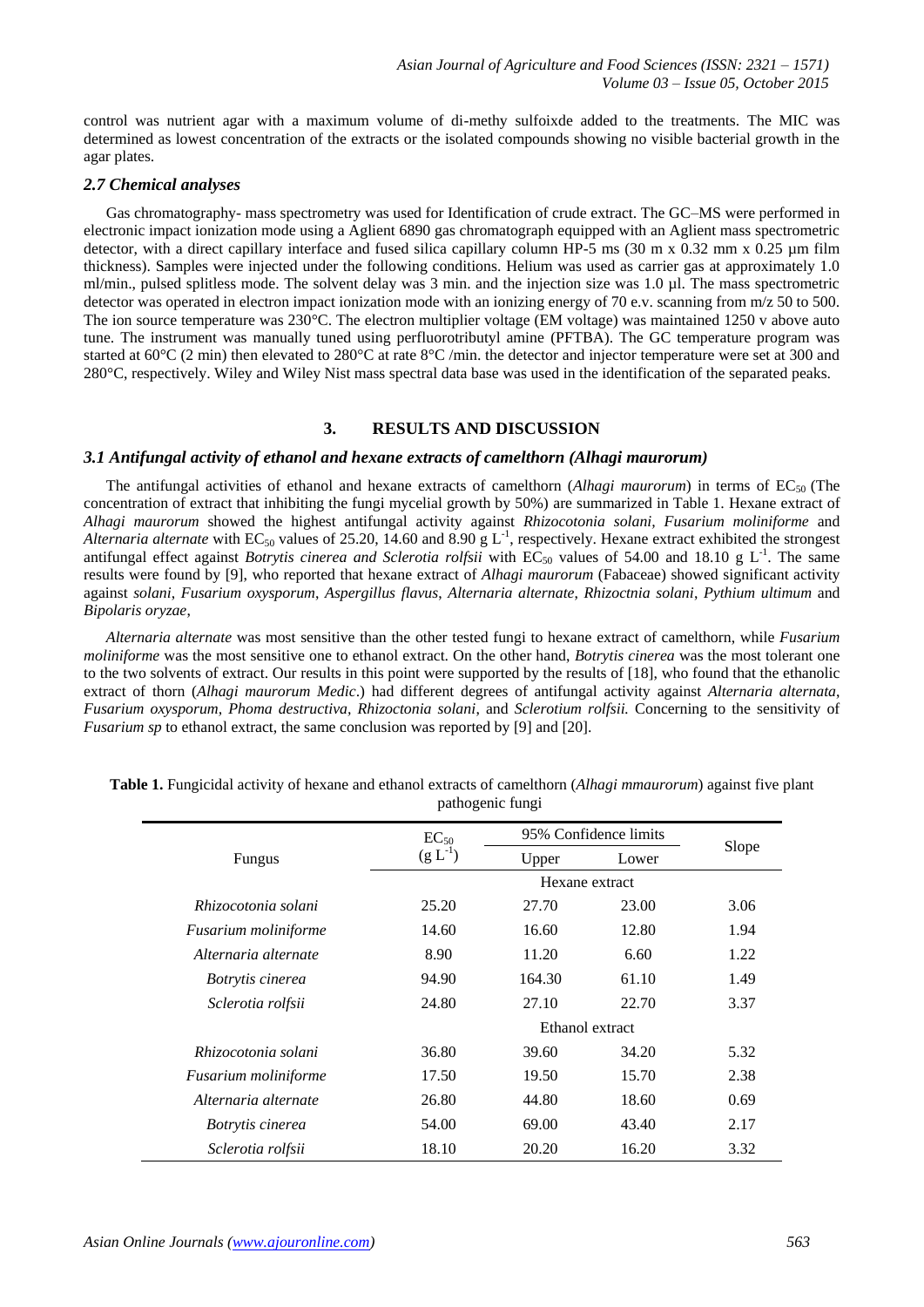# *3.2 Antibacterial activity of ethanol and hexane extracts of camelthorn (Alhagi maurorum)*

Minimum inhibitory concentrations (MICs) values of the ethanol and hexane extracts of *Alhagi maurorum* were evaluated against four plant pathogenic bacteria using agar dilution assay are shown in Table 2. The result indicates that hexane extract of camelthorn exhibits a good antibacterial potency with MIC values ranged between 3.00 and 3.20 g L-1 against all the tested bacteria species. In contrary, we observed no noticeable antibacterial activity difference when ethanol extract of *Alhagi maurorum* used against all the tested bacteria species with MIC values ranged between 13.50 and 14.50 g L<sup>-1</sup>. Our results were inagreement with [38] who reported that the hexane extract of *Alhagi graecorum* revealed moderate activity against the Gram-positive bacteria *S. pneumonia* and the Gram-negative bacteria *E. Coli.* An opposite results were obtained by [19], who reported that the ethanol extract of *Alhagi maurorum* showed inhibitory effect concentration against Fourteen bacterial strains; Gram-negative bacteria, *Acinitobacter baumanni, Escherichia coli, Moraxella lacunata*, *Proteus merabiles*, *Proteus vulgaris*, *Pseudomonas aeruginosa*, *Salmonella typhi*, Grampositive bacteria, *Bacillus subtilis*, *Micrococcus kristinae*, *Micrococcus luteus*, *Sarcina ventricull*, *Staphylococcus aureus*, *Staphylococcus haemolyticus*, *Stroptococcus byogenes.*Also, methanol extract of *Alhagi camelorum* flowers had remarkable antibacterial activity against *Escherichia coli* (Gram-negative bacterium) and *Staphylococcus aureus* (Grampositive coccal bacterium), [17].

**Table 2.** Minimum inhibitory concentrations (MICs,  $g L^{-1}$ ) of hexane and ethanol extracts of camelthorn (*Alhagi maurorum*) using agar dilution method.

| <b>Bacteria</b>           | MICs $(g L^{-1})$ |                |  |  |
|---------------------------|-------------------|----------------|--|--|
|                           | Hexane extract    | Ethanol xtract |  |  |
| Agrobacterium tumefaciens | 3.00              | 14.50          |  |  |
| Erwinia. Amylovolora      | 3.00              | 13.50          |  |  |
| Pseudomonas solanacearum  | 3.00              | 14.00          |  |  |
| Corynebacterium fascians  | 3.20              | 13.50          |  |  |

# *3.3 GC analysis of ethanolic extracts of camelthorn (Alhagi maurorum)*

The Spectra of compound were matched with Wiley library. Their structures were identified by percentage similarity values. GC-MS analysis of ethanolic extract of *Alhagi maurorum* showed that the major compound have thirteen peaks indicating the presence of thirteen compounds shown in table (3). Antifungal compounds from *Alhagi maurorum* extract are form a wide range of chemical classes, including phenolic compounds [22]; [21], carbohydrate content [17], fatty acids and sterols [24], flavonoids [27], alkaloids and tannins [22] and vitamins and lupeol [30]. GC-MS analysis of ethanolic extract of camelthorn showed 1,2-benzenedicarboxylic acid bis (2-ethylhexyl) ester, 2-2-ethylhexyl ester, Hexadecanoic acid-ethyl ester and n-hexadecanoic acid with percentages of total 30.75%, 13.74%, 10.92% and 9.97%, respectively.

|  |  | Table 3. GC-MS analysis of the major compound from camelthorn (Alhagi maurorum) extract. |  |
|--|--|------------------------------------------------------------------------------------------|--|
|  |  |                                                                                          |  |

| No.            | R.T    | <b>Chemical name</b>                                                  | % total |
|----------------|--------|-----------------------------------------------------------------------|---------|
|                | 10.14  | 2-2-ethylhexyl ester                                                  | 13.74   |
| $\mathcal{D}$  | 10.846 | Diethyl succinate                                                     | 0.42    |
| 3              | 11.05  | Methylacetophenone                                                    | 0.85    |
| $\overline{4}$ | 11.42  | 1.4-Dihydronaphthalene                                                | 4.28    |
| 5              | 15.05  | Trimethyi-1,6,7,7a-tetrahydrocyclopenta [c] pyran-l-yl) ethanone      | 0.53    |
| 6              | 16.25  | 2,6-di(t-butyl)-4-hydroxy-4-methyl-2,5-cyclohexadien-1-one            | 0.73    |
| 7              | 16.95  | 2.6-bis(1.1-dimethylethyl)-4-methylphenol                             | 1.92    |
| 8              | 17.39  | $2(4H)$ -Benzofuranone, 5,6,7,7a-tetrahydro-4,4,7a-trimethyl- $(R)$ - | 0.56    |
| 9              | 18.03  | 3,5-Heptanedione, 2,2,6,6-tetramethyl-Pyridine-2-thiol-1 -oxide       | 0.12    |
| 10             | 19.28  | 3.3.7-Trimethyl-2.9-dioxatric                                         | 0.87    |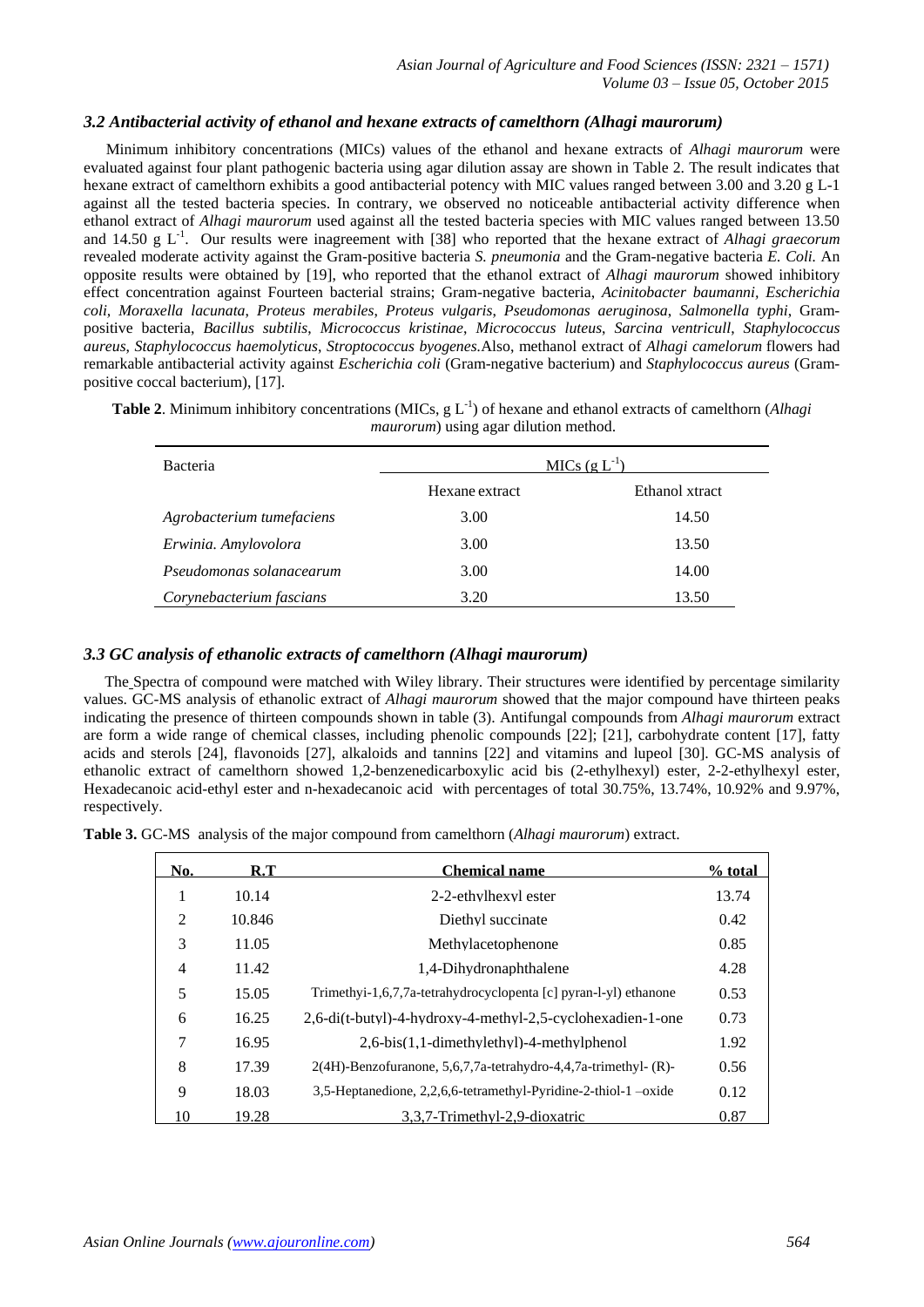| No. | $\mathbf{R}.\mathbf{T}$ | <b>Chemical name</b>                                  | $%$ total |
|-----|-------------------------|-------------------------------------------------------|-----------|
| 11  | 19.57                   | 3-ethyl-6-dimethylamino methylene                     | 0.26      |
| 12  | 19.83                   | 6-methoxy-6-methyl-2-cyclohexenone                    | 0.73      |
| 13  | 20.19                   | 2-methyl -1-thia-cyclopentane                         | 2.98      |
| 14  | 20.69                   | Tetradecanoic acid                                    | 0.51      |
| 15  | 21.09                   | Undecanoic acid ethyl ester                           | 0.26      |
| 16  | 21.72                   | Neophytadiene                                         | 1.16      |
| 17  | 21.83                   | 2-pentadecanone 6, 10, 14-trimethyl                   | 3.23      |
| 18  | 22.07                   | 14-ethylene-14-pentadecane                            | 0.15      |
| 19  | 22.23                   | 12-benzenedicarboxylic acid                           | 0.68      |
| 20  | 22.31                   | 1,4-Eicosadiene                                       | 0.28      |
| 21  | 23.44                   | n-hexadecanoic acid                                   | 9.97      |
| 22  | 23.78                   | Hexadecanoic acid, ethyl ester                        | 10.92     |
| 23  | 25.02                   | tetradecanoic acid ethyl ester                        | 0.24      |
| 24  | 25.29                   | 3, 7, 11, 15-tetramethyl-2-hexadecen-1-ol             | 1.80      |
| 25  | 25.57                   | 9,12-Octadecadienoic acid                             | 0.26      |
| 26  | 25.66                   | 9, 12, 15-octadecatrienoic acid methyl ester          | 0.56      |
| 27  | 25.87                   | Linoleic acid ethyl ester                             | 2.89      |
| 28  | 26.21                   | Octadecanoic acid, ethyl ester                        | 1.80      |
| 29  | 27.04                   | Tributyl acetylcitrate                                | 0.49      |
| 30  | 28.11                   | cis-4-hydroxy-3-methylbutanoic acid lactone           | 0.84      |
| 31  | 28.46                   | Stearic acid ethyl ester                              | 0.63      |
| 32  | 29.54                   | Eicosane                                              | 0.35      |
| 33  | 30.18                   | 1,2-benzenedicarboxylic acid bis (2-ethylhexyl) ester | 30.75     |
| 34  | 30.52                   | Docosanoic acid ethyl ester                           | 0.38      |
| 35  | 31.60                   | n-Heptacosane                                         | 0.56      |
| 36  | 33.79                   | 1 -Benzyl-4,6-dimethoxy-2,3-diphenyl indole           | 0.75      |
| 37  | 34.18                   | Octadecane 9-ethyl-n-heptyl                           | 2.38      |
| 38  | 42.56                   | stigmasta-5 22-dien-3-ol                              | 0.18      |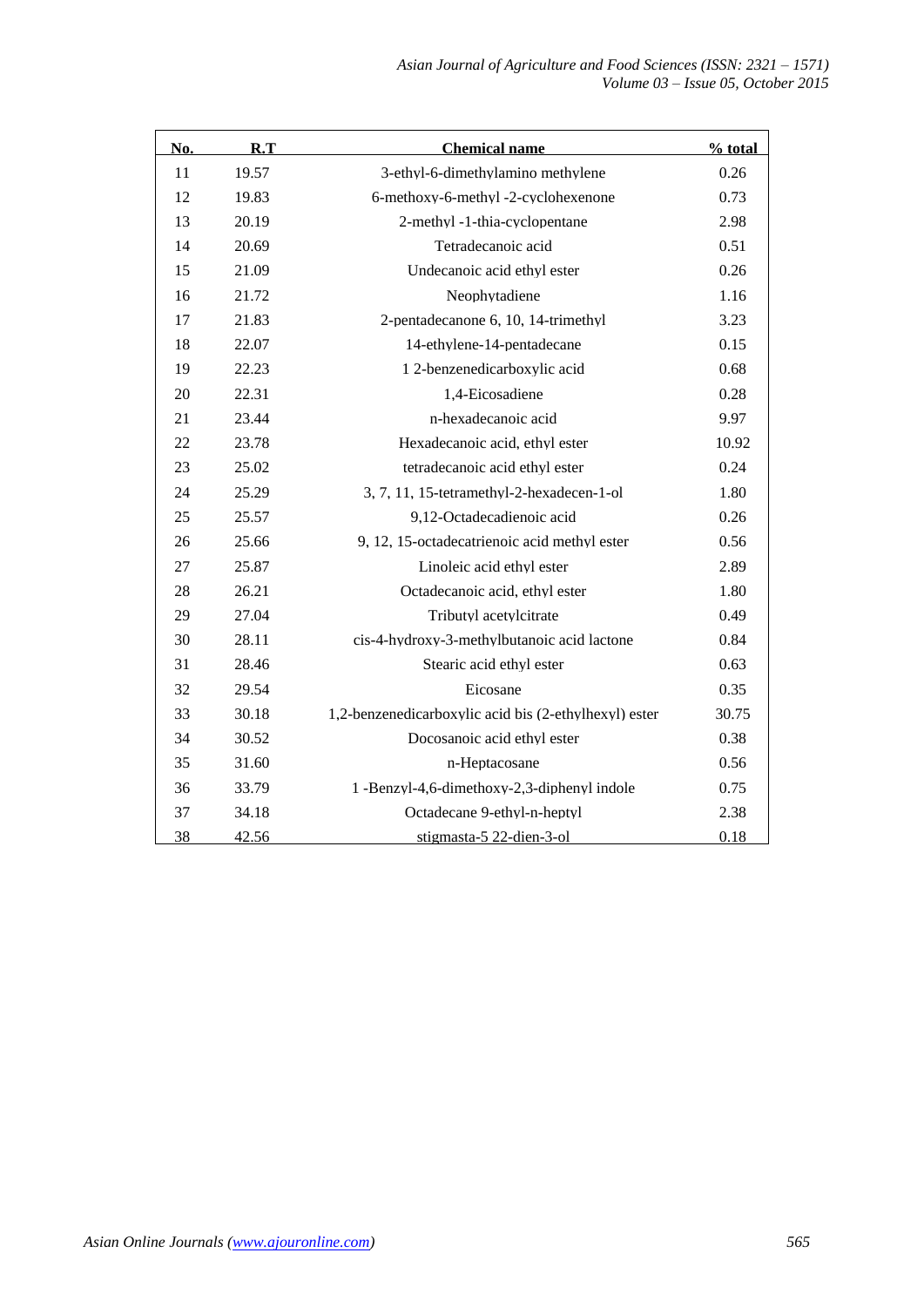



**In conclusion,** we can say that our results may spot on the camel thorn extract which is one of the most promising plants in the controlling of plant fungal and bacterial diseases as it contains compounds which have antifungal and antibacterial activity.

#### **4. REFERENCES**

- [1] Gnanamanickam S.S. Biological Control of Crop Diseases. New York. Basel: Marcel Dekker, Inc., 15 pp., 2002.
- [2] Siva, N., Ganesan, S., Banumathy, N. and Muthuchelian, A. Antifungal effect of leaf extracts of some medicinal plants against *Fusarium oxysporum* causing wilt disease of *Solanum melogena L.* Ethnobotanical Leaflets. 12: 156- 163, 2008.
- [3] Amadi, J. E., Salami, S. O. and Eze, C. S. Antifungal properties and phytochemical screening of extracts of African Basil (*Ocimum gratissimum L*.). Agric Biol. J. North Amer., ISSN Print: 2151-7517, 2010.
- [4] Mohana, D. C., Prasad, P., Vijaykumar, V., and Raveesha, K. A. Plant extracts effect on Seed-borne pathogenic fungi from seeds of paddy grown in southern India. *Journal of Plant Protectection Research,* 51(2): 101-106, 2011.
- [5] Rai M. and Carpinella M. Naturally Occurring Bioactive Compounds. Elsevier, Amsterdam, p. 502, 2006.
- [6] Paerkh, J. and Chanda, S. In vitro antifungal activity of methanol extracts of some Indian medicinal plants against pathogenic yeast and moulds. African Journal of Biotechnology. 7, 4349-4353, 2008.
- [7] Fawzi E.M., Khalil A.A., Afifi A.F. Antifungal effect of some plant extracts on *Alternaria alternata* and *Fusarium oxysporum*. Afr. J. Biotechnol. 8 (11): 2590–2597, 2009.
- [8] Al-Askar, A. A. and Rashad, Y. M. Efficacy of some plant extracts against *Rhizoctonia solani* on pea. J. Plant Prot. Res. 50 (3): 239–243, 2010.
- [9] Abd-Ellatif, S., Abdel Rahman, S.M. and Deraz, S.F. Promising antifungal effect of some folkloric medicinal plants collected from El- Hammam habitat, Egypt against dangerous pathogenic and toxinogenic fungi. Journal of Agricultural and Biological Science. VOL. 6 (9): 25-32, 2011.
- [10] Abdel Rahman, S.M., Abd-Ellatif, S.A., Deraz, S.F. and Khalil, A. A. Antibacterial activity of some wild medicinal plants collected from western Mediterranean coast, Egypt: Natural alternatives for infectious disease treatment. African Journal of Biotechnology Vol. 10(52), pp. 10733-10743, 2011.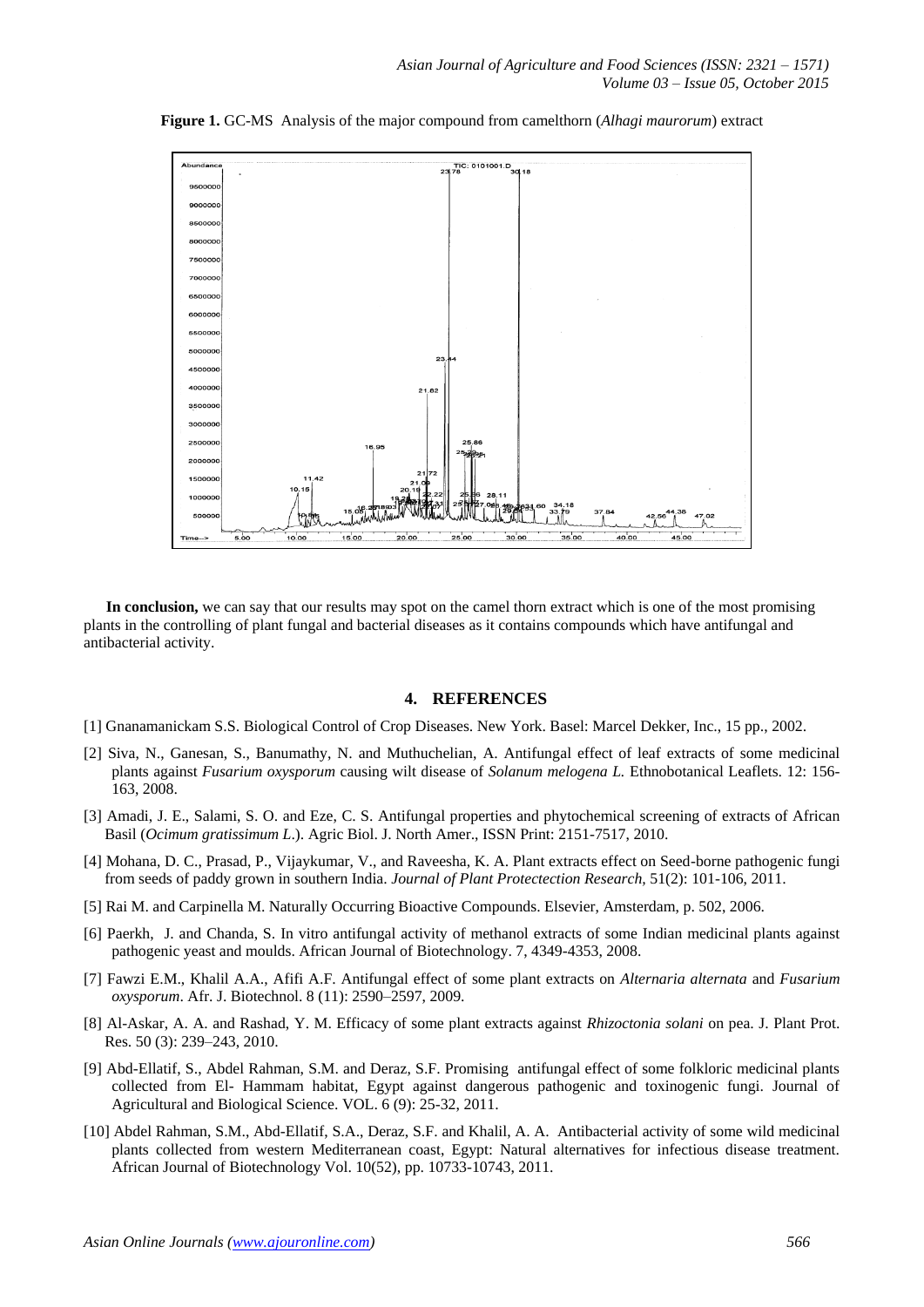- [11] Awmack, C.S. and Lock, J. M. The genus *Alhagi* (*Lguminasae: Papilionoideae*) in the Middle East. Kew Bull., 57:435-445, 2002.
- [12] Hamed, A., Perrone, A., Mahalel, U., Oleszek, W., Stochmal, A. and Piacente. S. Oleanane glycosides from the roots of Alhagi maurorum . Phytochem. Lett., 2012.
- [13] Boulose, L. Flora of Egypt Checklist. Al Hadara Publishing, Cairo, Egypt. Pages: 410, 2009.
- [14] Hassanein, A.M. and Mazen, M. A. Adventitious bud formation in *Alhagi graecorum*. Plant Cell Tissue Org. Cult., 65:31-35, 2010.
- [15] Marashdah, M.S. and Farraj, A. I. Pharmacological activity of 2% aqueous acetic acid extract of Alhagimaurorum Roots. journal of Saudi Chemical Society( 14): 247–250, 2010.
- [16] Awaad, A. S., Maitland, D. J. and Soliman, G. A. Antiulcerogenic Activity of Alhagi maurorum. Pharmaceutical Biology. (44): 292–296, 2006.
- [17] [Laghari,](http://www.tandfonline.com/author/Laghari%2C+A+H) A., [Memon,](http://www.tandfonline.com/author/Memon%2C+S) S., [Nelofar,](http://www.tandfonline.com/author/Nelofar%2C+A) A. and [Khan,](http://www.tandfonline.com/author/Khan%2C+K+M) K. M. Determination of Volatile Constituents and Antimicrobial Activity of Camel Thorn (*Alhagi camelorum*) Flowers. *Anal. Lett.,* 413 – 421, 2014.
- [18] Al-Askar, A. A. In Vitro antifungal activity of three Saudi plant extracts against some phytopathogenic fungi. Journal of Plant Protection Research. 52, (4): 458 – 462, 2012.
- [19] Zain, M. E., Awaad, A. S., Al-Outhman, M. R. and El-Meligy, R. M. Antimicrobial activities of Saudi Arabian desert plants. Phytopharmacology. 2(1), 106-113, 2012.
- [20] Abu-Taleb, A. M., El-Deeb, K. and Al-Otibi, F. O. Bioactivity of some plant extracts against *Drechslera biseptata* and *Fusarium solani*. J. Food Agric. Environ., 9: 769-774, 2011.
- [21] Ibrahim, M. T. Anti-inflammatory effect and phenolic isolates of *Alhagi graecorum Boiss* (Family Fabaceae). Journal of American Science.11, (5), 2015.
- [22] Edeoga, H. O., Okwu, D. E. and Mbaebie, B. O. Phytochemical constituents of some Nigerian medicinal plants. *African* Journal of *Biotechnology* 4, 685–688, 2005.
- [23] Kudliki, W. P., William, D., Kramer, S. K., Makhamed, B. G. and Iskakov, B. K. Eukaryotic protein synthesis initiation factor 2. Eur. J. Biochem. 197: 623–629, 1991.
- [24] Kalhoro, M. A., Kapadia, Z. and Badar, Y. Physicochemical studies of indigenous medicinal. plants. Bangladesh J. Sci. Ind. Res. 32: 418–421, 1997.
- [25] El-Saayed, N. H., Inshak, M. S., Kandil, F. I. and Mabry, T. J. Flavonoids of *Alhagi graecorum*. Pharmazie. 48: 68– 89, 1993.
- [26] Singh, V. P., Bineeta, Y. and Pandey, V. B. Flavanone glycosides from *Alhagi pseudalhagi.* Phytochemistry. 51: 587–590, 1999.
- [27] Ahmed, S., Ahmad, I., Saleem, M., Abdul, J., Ur-Rehman, N. And Ul-Hassan, S.S. Secondary metabolites from Alhagi maurorum. J. Chem. Pak. 31, 960–963, 2009.
- [28] Behari, M. and Gupt, S.C. The isolation and biogenesis of 24-alkylsterols in *Alhagi pseudoalhagi*. Acta Cienc. Indica Chem. 6, 207–208, 1980.
- [29] Khushbaktova, Z.A., Syrov, V.N., Kuliev, Z., Bashirova, N.S., Shadieva, Z. and Gorodeys-kaia, E.A. The Effect of proanthocyanidins from *Alhagi pseudoalhagi Desv* on course of experimental myocardial infarct. Eksp. Klin. Farmakol. 55, 19–21, 1992.
- [30] Laghari, A.H., Memon, S., Nelofar, A. and Khan, K.M. *Alhagi maurorum*: a conve-nient source of lupeol. Ind. Crops Prod. 34, 1141–1145, 2011.
- [31] Shirwaikar, A., Khan, S., Kamariya, Y. H., Patel, B. D. and Gajera, F. P. Medicinal plants for the management of post-menopausal osteoporosis: a review. Open Bone J., 2: 1-13, 2010.
- [32] Turgumbayeva, A. A., Ustenova, G. O., Stabayeva, G. C. and Ross, S. A. Phytochemical Screening and Biological Activities of the Camel Thorn (*Alhagi kirghisorum)*and Safflower Flowers (*Carthamus tinctorius L*.) Grown in Kazakhstan. American-Eurasian J. Agric. & Environ. Sci., 14 (12): 1487-1491, 2014.
- [33] Awaad, A. S., Mohamed, N. H., Maitland, D. J. and Soliman, G. A. Anti-ulcerogenic Activity of Extract and Some Isolated Flavonoids from .Desmostachia bipinnata (L.) Stapf. Records of Natural Products 3; 76-82, 2008.